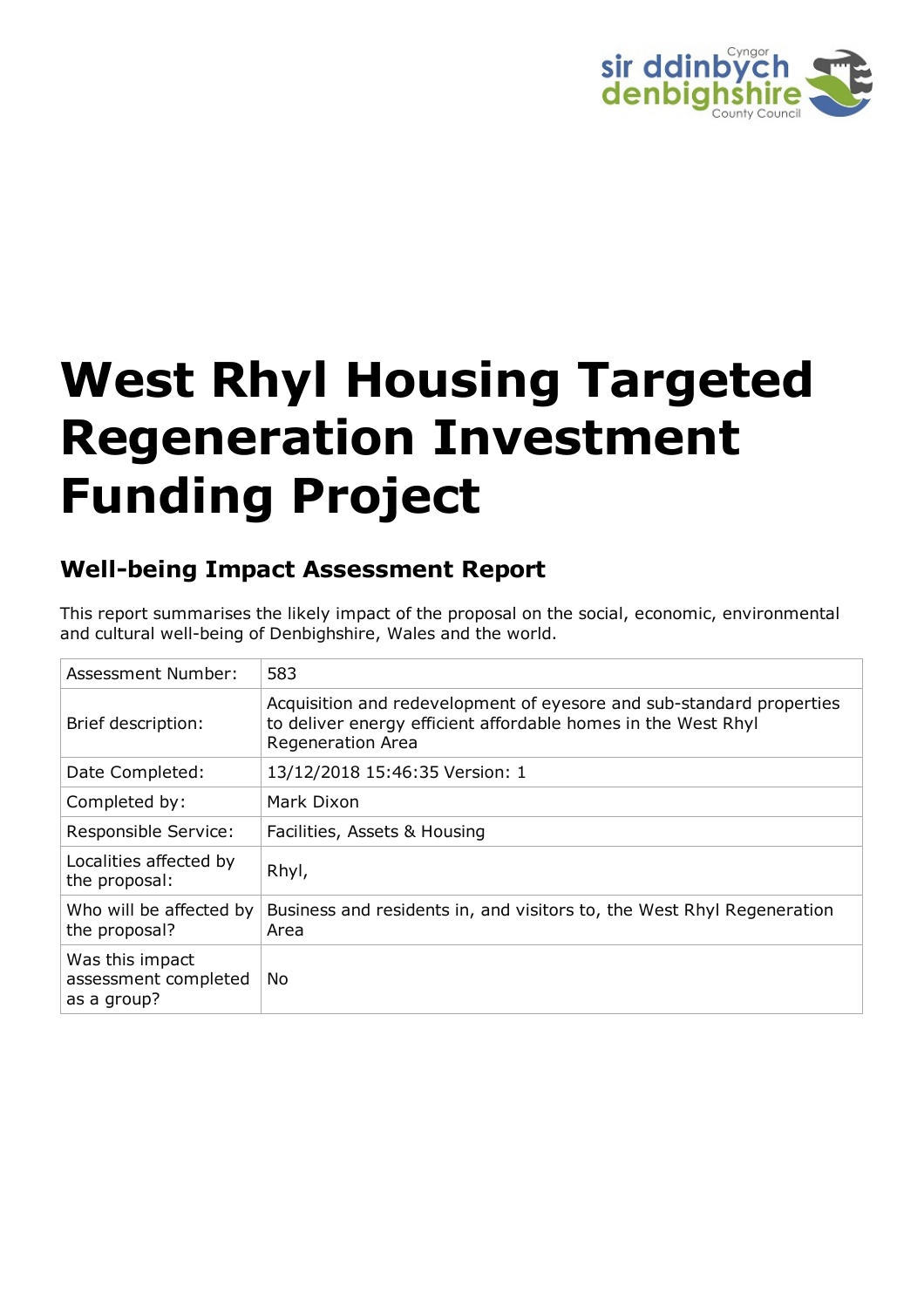# **IMPACT ASSESSMENT SUMMARY AND CONCLUSION**

Before we look in detail at the contribution and impact of the proposal, it is important to consider how the proposal is applying the sustainable development principle. This means that we must act "in a manner which seeks to ensure that the needs of the present are met without compromising the ability of future generations to meet their own needs."

#### **Score for the sustainability of the approach**



#### **Implications of the score**

We can apply the five ways of working to improve the sustainability of our approach.

We can prevent problems occurring in the long term by developing assets which enable people to live independently in their homes for longer thereby improving community resilience. We can improve the resilience of our infrastructure by removing ground floor bedrooms from existing homes to reduce the risk of injury or death due to flooding. We can ensure our proposal is embedded and sustained by making provision in our housing stock business plan for its future maintenance.

We can prevent problems occurring by creating an inter-generational community where tenants can help each other and be less reliant on public services.

We will link our proposal to other corporate priorities by supporting people's independence, minimizing carbon emissions and providing commuted sums which will enable biodiversity to be increased in important habitats. We will help to deliver the Local Development Plan by providing more affordable homes and developing on land which is not considered to be more suitable for another purpose.

We will collaborate with the Pennaf Housing Group to deliver additional affordable homes and with the Economic & Business Development team to increase footfall and enhance the vitality of Rhyl town centre.

We will involve the community in developing our proposal by holding pre-Planning application consultations about our development.

#### **Summary of impact**

| <b>Well-being Goals</b>                                          |          |                                           |                              |
|------------------------------------------------------------------|----------|-------------------------------------------|------------------------------|
| A prosperous Denbighshire                                        | Positive | A globally<br>responsible<br><b>Wales</b> | A prosperous<br><b>Wales</b> |
| A resilient Denbighshire                                         | Positive | A Wales of                                |                              |
| A healthier Denbighshire                                         | Positive | vibrant culture<br>and thriving           | A resilient<br>Wales         |
| A more equal Denbighshire                                        | Positive | Welsh<br>Language                         |                              |
| A Denbighshire of cohesive communities                           | Positive | A Wales of                                | A healthier                  |
| A Denbighshire of vibrant culture and thriving Welsh<br>language | Positive | cohesive<br>communities<br>A more equal   | Wales                        |
| A globally responsible Denbighshire                              | Positive | Wales                                     |                              |

#### **Main conclusions**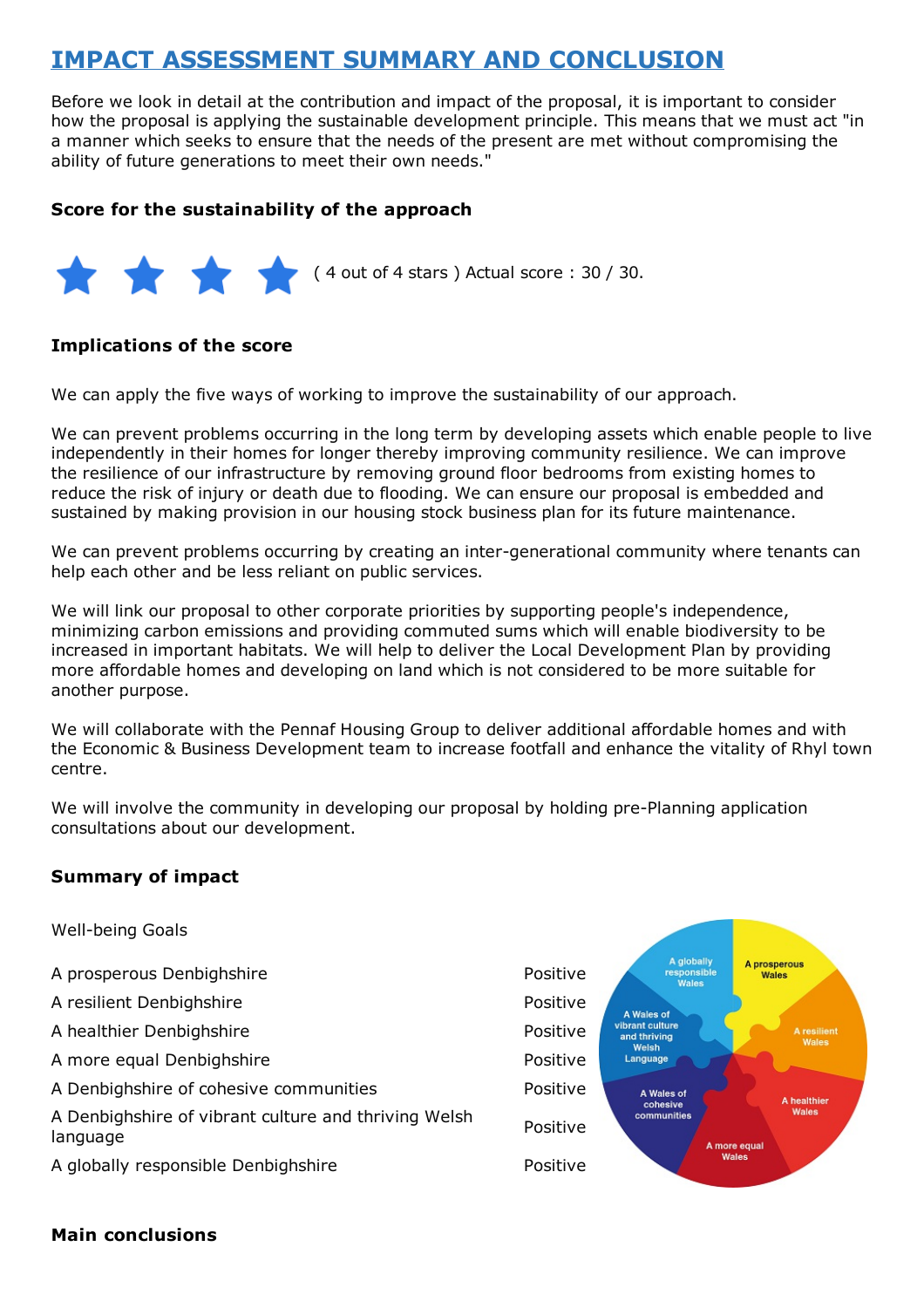The main conclusions of the assessment are that the proposal will have a positive impact on all of the well being goals through the provision of new homes suitable for people with protected characteristics which are situated in a location which will enable them to access services on foot or by cycling and which will reduce fuel poverty amongst residents as a consequence of their energy efficiency; it will have a positive impact on the economy by contributing towards the vitality of Rhyl town centre; it will increase community cohesiveness by improving derelict properties which have previously attracted anti social behaviour; and it will have a positive impact upon biodiversity by enabling habitat improvements in an urban area of Rhyl.

#### **Evidence to support the Well-being Impact Assessment**

 $\nabla$  We have consulted published research or guides that inform us about the likely impact of the proposal

 $\mathbf F$  We have involved an expert / consulted a group who represent those who may affected by the proposal

 $\triangledown$  We have engaged with people who will be affected by the proposal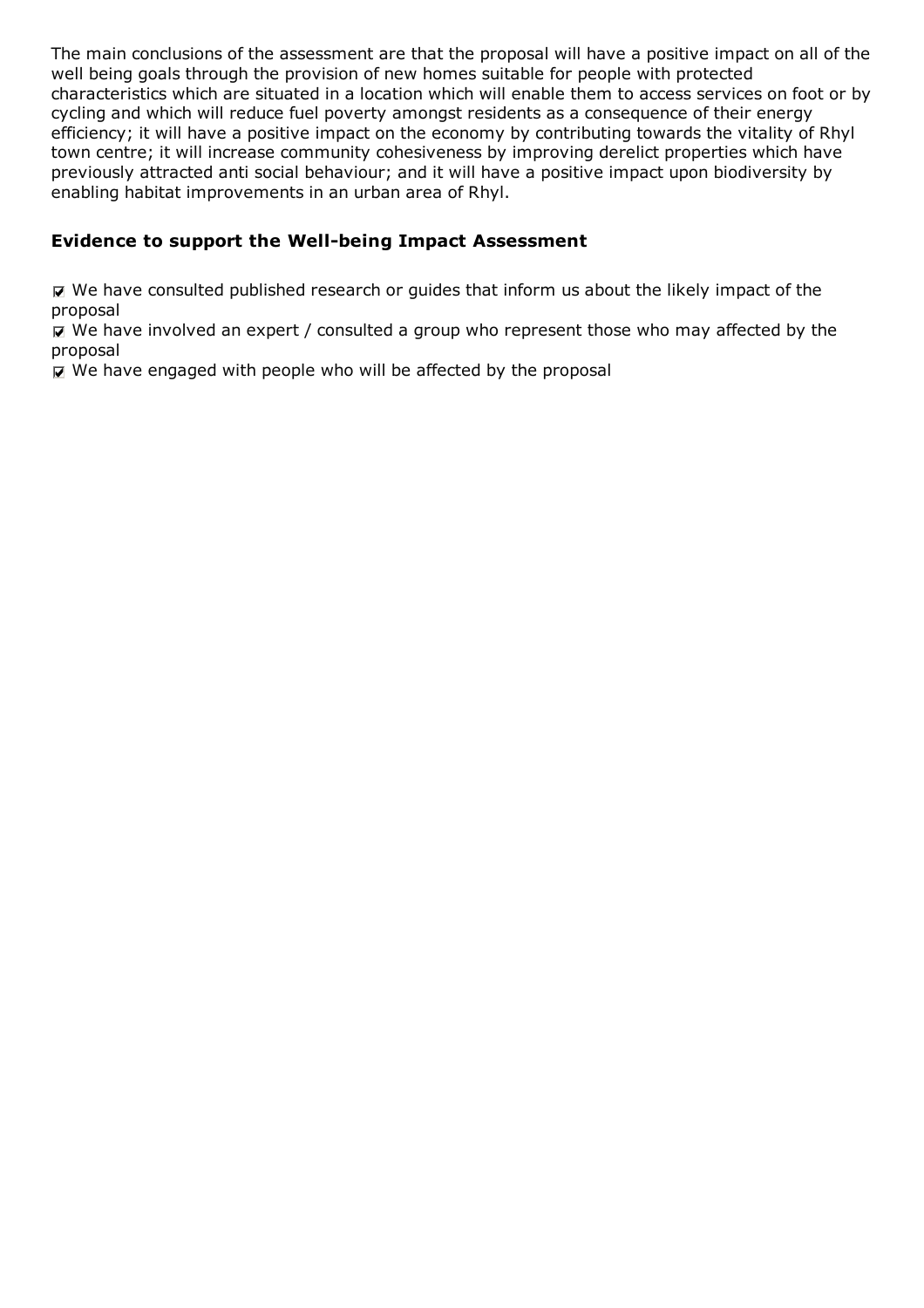# **THE LIKELY IMPACT ON DENBIGHSHIRE, WALES AND THE WORLD**

## **A prosperous Denbighshire**

| <b>Overall Impact</b>              | Positive                                                                                                                                                                                                                                                                                                                                                                                                                                                                                                                            |
|------------------------------------|-------------------------------------------------------------------------------------------------------------------------------------------------------------------------------------------------------------------------------------------------------------------------------------------------------------------------------------------------------------------------------------------------------------------------------------------------------------------------------------------------------------------------------------|
| Justification for<br>impact        | The overall impact of the proposal is positive because it will help to<br>minimise carbon emissions through the provision of energy efficient<br>homes; it will help to minimize flood risk through the provision of<br>improved highways and additional parking in the area; it will help to<br>develop the county's economy by enhancing the vitality of Rhyl town<br>centre as a consequence of increased footfall; and it will help to raise skills<br>levels by enabling the provision of training in the construction sector. |
| <b>Further actions</b><br>required | Positives can be maximised by ensuring that the design includes the<br>highest levels of energy efficiency which are feasible; by enabling<br>businesses to promote the services available in the adjacent town centre<br>to residents; and by including social clauses in contracts to provide skills in<br>the construction sector.                                                                                                                                                                                               |

#### **Positive impacts identified:**

| A low carbon society                                          | The proposal involves the construction of new homes which will require<br>very little energy for their operation, and renovating existing properties to<br>improve their energy efficiency, thereby minimizing carbon emissions<br>from energy generation.                               |
|---------------------------------------------------------------|------------------------------------------------------------------------------------------------------------------------------------------------------------------------------------------------------------------------------------------------------------------------------------------|
| Quality<br>communications,<br>infrastructure and<br>transport | The proposal will improve infrastructure through the provision of a two<br>lane access road built to adoptable standards where only an alley exists<br>currently and additional parking for residents.                                                                                   |
| <b>Economic</b><br>development                                | The proposal will enhance the vitality and viability of Rhyl town centre by<br>enabling additional households to live within walking distance of the town<br>centre thereby increasing footfall and potentially increasing the<br>profitability of retail businesses in the town centre. |
| <b>Quality skills for the</b><br>long term                    | The proposal will help to provide quality skills for the long term by<br>providing tasters of the construction sector and apprenticeships through<br>social clauses in the construction contract.                                                                                        |
| <b>Quality jobs for the</b><br>long term                      | Not applicable                                                                                                                                                                                                                                                                           |
| <b>Childcare</b>                                              | Not applicable                                                                                                                                                                                                                                                                           |

| A low carbon society                                          | None |
|---------------------------------------------------------------|------|
| Quality<br>communications,<br>infrastructure and<br>transport | None |
| <b>Economic</b><br>development                                | None |
| <b>Quality skills for the</b><br>long term                    | None |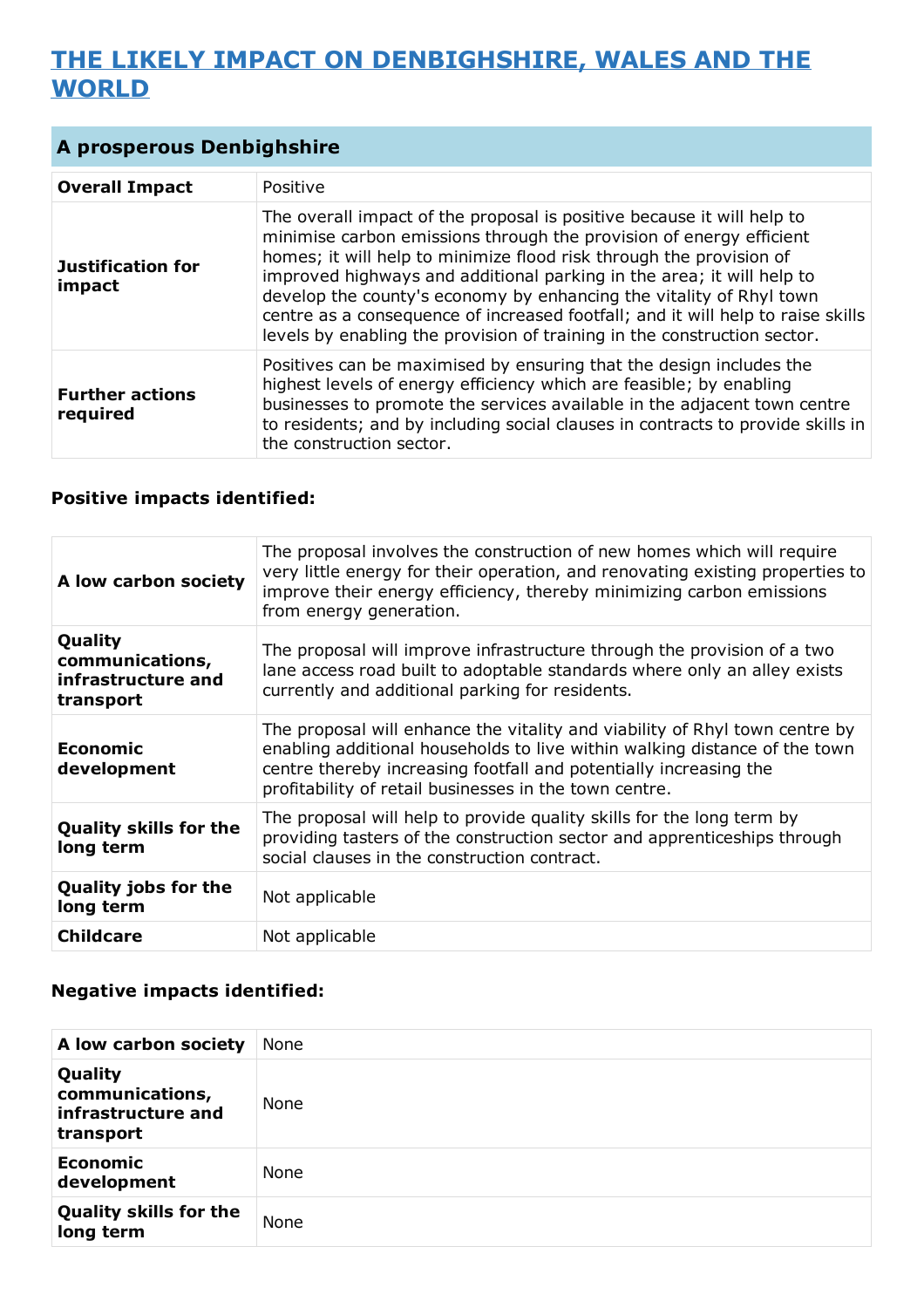| <b>Quality jobs for the</b><br>long term | None |
|------------------------------------------|------|
| <b>Childcare</b>                         | None |

| <b>A resilient Denbighshire</b>    |                                                                                                                                                                                                                                                                                                                                                                                                                                                                                                                        |
|------------------------------------|------------------------------------------------------------------------------------------------------------------------------------------------------------------------------------------------------------------------------------------------------------------------------------------------------------------------------------------------------------------------------------------------------------------------------------------------------------------------------------------------------------------------|
| <b>Overall Impact</b>              | Positive                                                                                                                                                                                                                                                                                                                                                                                                                                                                                                               |
| <b>Justification for</b><br>impact | The overall impact of the proposal is positive because biodiversity in the<br>urban environment will be enhanced through the inclusion of soft<br>landscaping in the development; residents will be provided with facilities<br>to recycle more waste; residents of the development will be able to<br>access town centre services without having to travel by car thereby saving<br>fuel; and it will reduce the risk of death or injury from flooding by<br>removing ground floor bedrooms from existing properties. |
| <b>Further actions</b><br>required | Positives can be maximised by increasing residents' knowledge of waste<br>recycling and how to respond to flood risk.                                                                                                                                                                                                                                                                                                                                                                                                  |

# **Positive impacts identified:**

| <b>Biodiversity and the</b><br>natural environment                  | Not applicable                                                                                                                                                   |
|---------------------------------------------------------------------|------------------------------------------------------------------------------------------------------------------------------------------------------------------|
| <b>Biodiversity in the</b>                                          | The proposal will enhance biodiversity in the built environment by the                                                                                           |
| built environment                                                   | inclusion of soft landscaping in the development.                                                                                                                |
| Reducing waste,                                                     | The proposal will help to encourage recycling by residents through the                                                                                           |
| reusing and                                                         | provision of bin stores which will incorporate appropriate                                                                                                       |
| recycling                                                           | facilities.                                                                                                                                                      |
| Reduced energy/fuel                                                 | The proposal will reduce fuel consumption by enabling people to live near                                                                                        |
| consumption                                                         | town centre services thereby reducing the need to travel by car.                                                                                                 |
| <b>People's awareness</b><br>of the environment<br>and biodiversity | Not applicable                                                                                                                                                   |
| <b>Flood risk</b><br>management                                     | The proposal will help to reduce the risk of injury or death due to flooding<br>risk through the elimination of ground floor bedrooms in existing<br>properties. |

| <b>Biodiversity and the</b><br>natural environment                  | None        |
|---------------------------------------------------------------------|-------------|
| <b>Biodiversity in the</b><br>built environment                     | <b>None</b> |
| <b>Reducing waste,</b><br>reusing and<br>recycling                  | <b>None</b> |
| <b>Reduced energy/fuel</b><br>consumption                           | None        |
| <b>People's awareness</b><br>of the environment<br>and biodiversity | None        |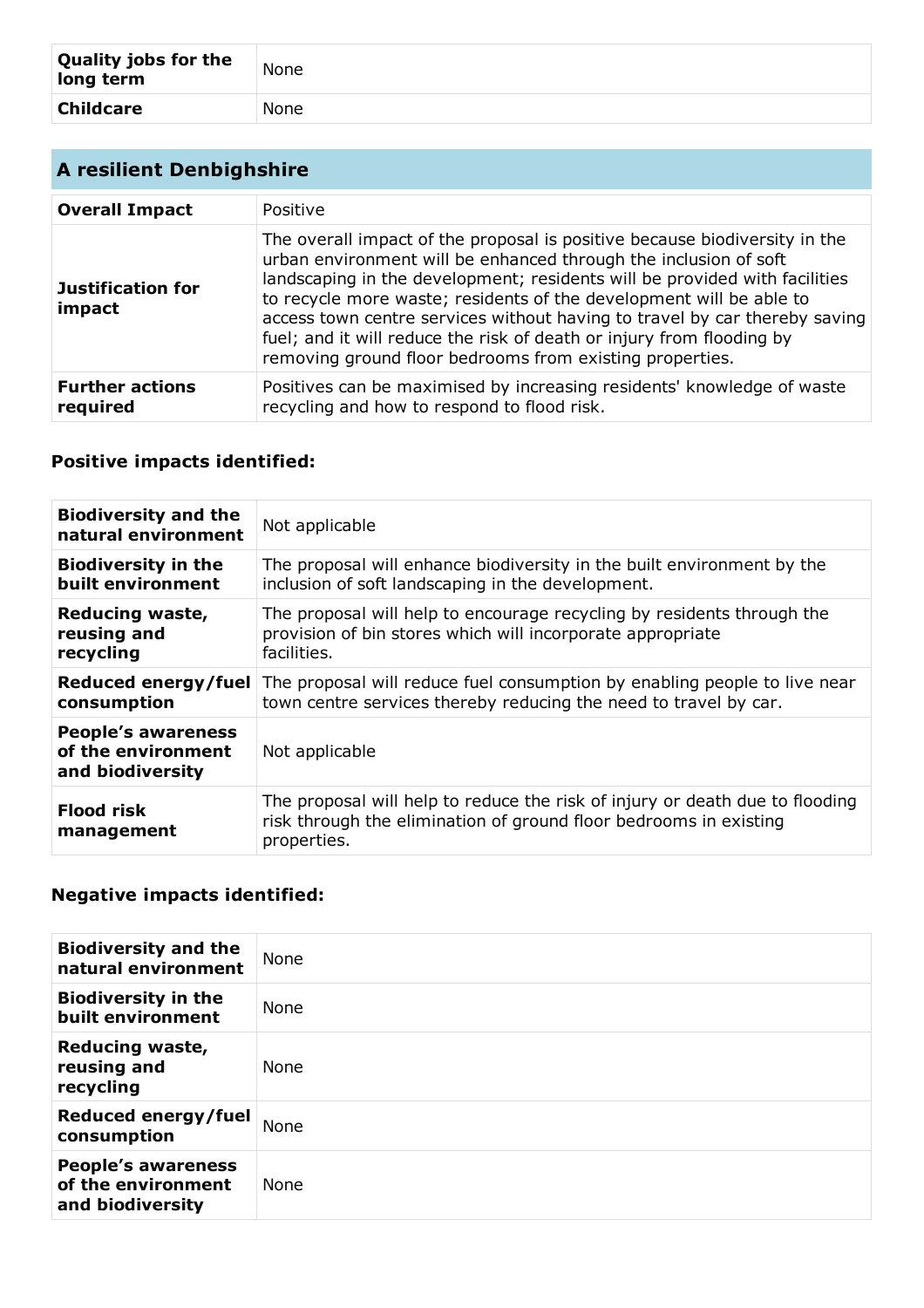| A healthier Denbighshire           |                                                                                                                                                                                                                                                                                                                                                                                                                          |
|------------------------------------|--------------------------------------------------------------------------------------------------------------------------------------------------------------------------------------------------------------------------------------------------------------------------------------------------------------------------------------------------------------------------------------------------------------------------|
| <b>Overall Impact</b>              | Positive                                                                                                                                                                                                                                                                                                                                                                                                                 |
| <b>Justification for</b><br>impact | The overall impact of the proposal is positive because the health and well<br>being of residents will be improved by being able to walk or cycle to<br>access services; residents' access to healthcare will be improved by<br>locating new homes close to the town's new healthcare facility; and<br>participation in leisure opportunities will be increased by locating new<br>homes close to new leisure facilities. |
| <b>Further actions</b><br>required | Positives can be maximised by enabling town centre services, health<br>services and leisure facilities to promote awareness of their offer to<br>residents.                                                                                                                                                                                                                                                              |

## **Positive impacts identified:**

| A social and physical<br>environment that<br>encourage and<br>support health and<br>well-being | The proposal will encourage and support health and well being by<br>providing homes which are located near services which can be accessed<br>by pedestrians or by cycling.                   |
|------------------------------------------------------------------------------------------------|----------------------------------------------------------------------------------------------------------------------------------------------------------------------------------------------|
| <b>Access to good</b><br>quality, healthy food                                                 | Not applicable                                                                                                                                                                               |
| <b>People's emotional</b><br>and mental well-<br>being                                         | Not applicable                                                                                                                                                                               |
| Access to healthcare                                                                           | The proposal has the potential to improve residents' access to healthcare<br>by providing new homes within easy reach of the new Rhyl primary health<br>care facility in West Kinmel Street. |
| <b>Participation in</b><br>leisure opportunities                                               | The proposal has the potential to improve participation in leisure<br>opportunities through the provision of new homes close to facilities such<br>as SC2.                                   |

| A social and physical<br>environment that<br>encourage and<br>support health and<br>well-being | <b>None</b> |
|------------------------------------------------------------------------------------------------|-------------|
| <b>Access to good</b><br>quality, healthy food                                                 | None        |
| <b>People's emotional</b><br>and mental well-<br>being                                         | <b>None</b> |
| <b>Access to healthcare</b>                                                                    | None        |
| <b>Participation in</b><br>leisure opportunities                                               | None        |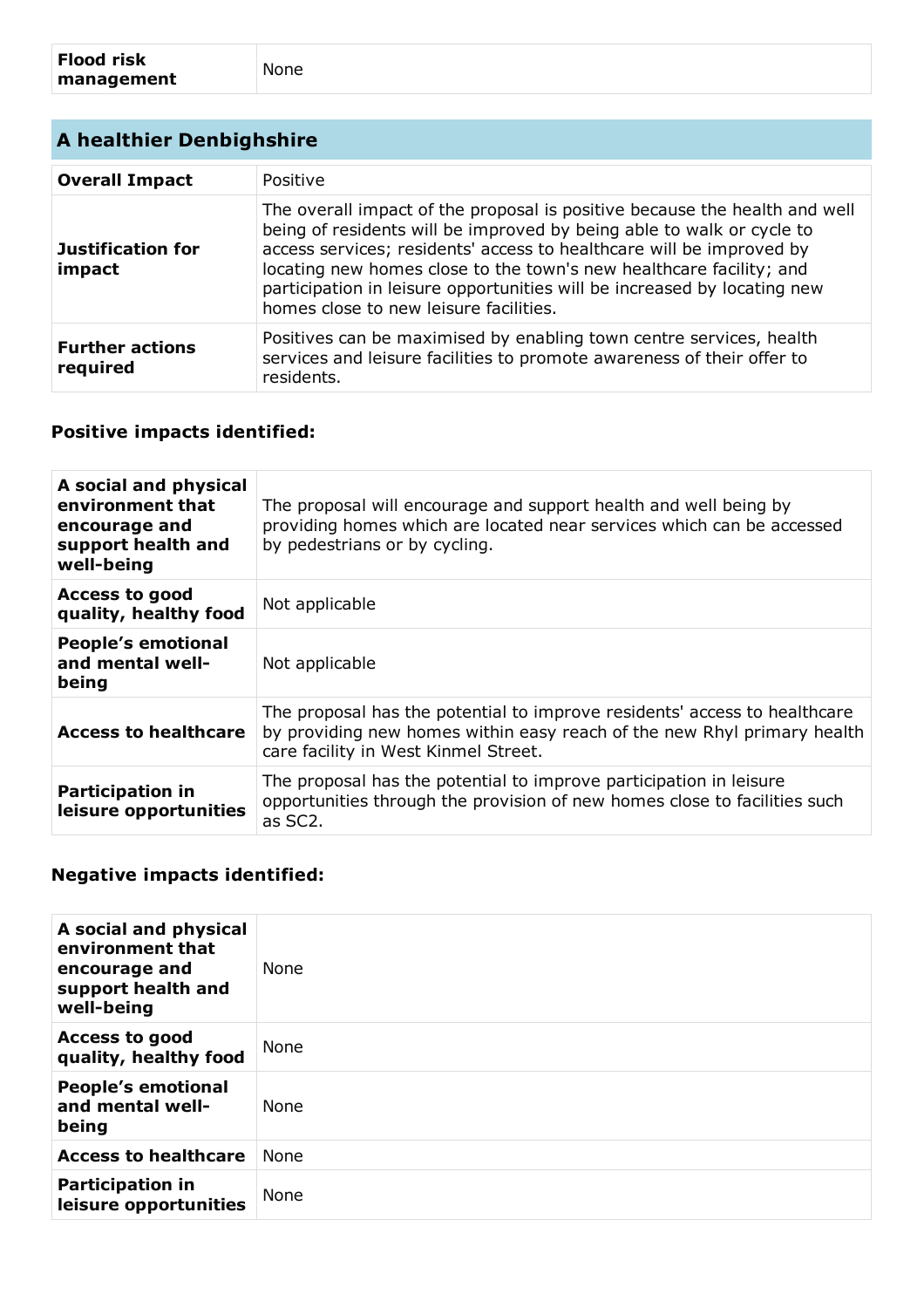| A more equal Denbighshire          |                                                                                                                                                                                                                                                                                                                                                                                                    |
|------------------------------------|----------------------------------------------------------------------------------------------------------------------------------------------------------------------------------------------------------------------------------------------------------------------------------------------------------------------------------------------------------------------------------------------------|
| <b>Overall Impact</b>              | Positive                                                                                                                                                                                                                                                                                                                                                                                           |
| <b>Justification for</b><br>impact | The overall impact is positive because the well being of people with<br>protected characteristics will be improved by the provision of additional<br>accessible homes; by improving the quality of housing in area with poor<br>economic, health and educational outcomes; and because poverty will be<br>reduced by providing homes which minimize the amount which residents<br>spend on energy. |
| <b>Further actions</b><br>required | Positives can be maximised by incorporating the latest thinking on<br>implementing Part M of the Building Regulations into the design of<br>buildings and instructing new tenants on how to minimise energy<br>consumption in their homes.                                                                                                                                                         |

# **Positive impacts identified:**

| <b>Improving the well-</b><br>being of people with<br>protected<br>characteristics. The<br>nine protected<br>characteristics are:<br>age; disability;<br>gender<br>reassignment;<br>marriage or civil<br>partnership;<br>pregnancy and<br>maternity; race;<br>religion or belief;<br>sex; and sexual<br>orientation | The proposal will improve the well being of people with protected<br>characteristics by providing apartments which meet the requirements of<br>Categories 2 and 3 of Part M of the Building Regulations for adaptable and<br>accessible dwellings and wheelchair users respectively. |
|---------------------------------------------------------------------------------------------------------------------------------------------------------------------------------------------------------------------------------------------------------------------------------------------------------------------|--------------------------------------------------------------------------------------------------------------------------------------------------------------------------------------------------------------------------------------------------------------------------------------|
| <b>People who suffer</b><br>discrimination or<br>disadvantage                                                                                                                                                                                                                                                       | Not applicable                                                                                                                                                                                                                                                                       |
| Areas with poor<br>economic, health or<br>educational<br>outcomes                                                                                                                                                                                                                                                   | The proposal will improve economic, health and education outcomes in<br>area which has a high ranking in the Welsh Index of Multiple Deprivation<br>by improving the quality of housing in the area and increasing the<br>proportion of economically active residents.               |
| People in poverty                                                                                                                                                                                                                                                                                                   | The proposal will help to tackle poverty by providing highly energy<br>efficient homes which will minimize the proportion of residents' income<br>spent on fuel.                                                                                                                     |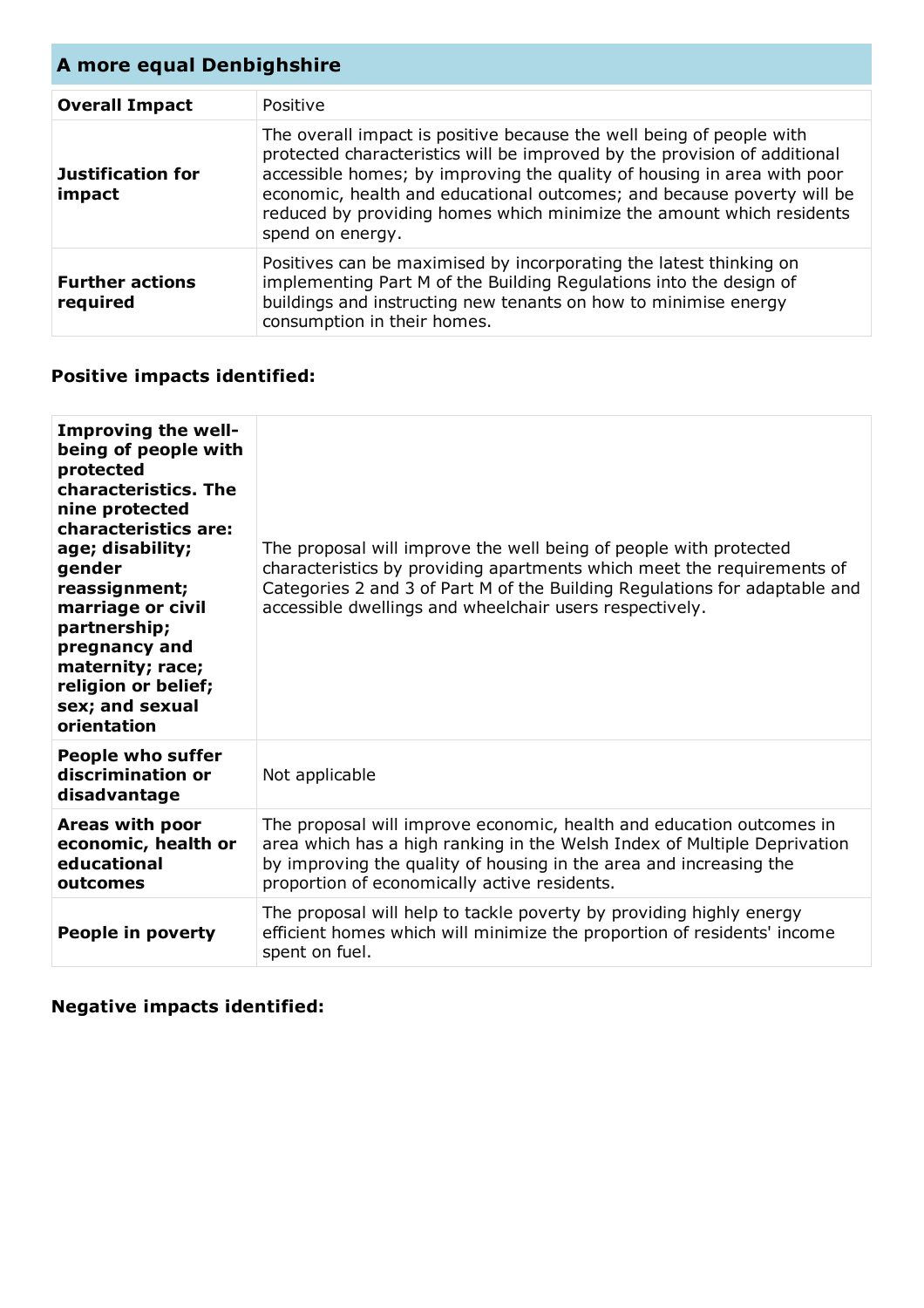| <b>Improving the well-</b><br>being of people with<br>protected<br>characteristics. The<br>nine protected<br>characteristics are:<br>age; disability;<br>gender<br>reassignment;<br>marriage or civil<br>partnership;<br>pregnancy and<br>maternity; race;<br>religion or belief;<br>sex; and sexual<br>orientation | <b>None</b> |
|---------------------------------------------------------------------------------------------------------------------------------------------------------------------------------------------------------------------------------------------------------------------------------------------------------------------|-------------|
| <b>People who suffer</b><br>discrimination or<br>disadvantage                                                                                                                                                                                                                                                       | None        |
| Areas with poor<br>economic, health or<br>educational<br>outcomes                                                                                                                                                                                                                                                   | None        |
| People in poverty                                                                                                                                                                                                                                                                                                   | None        |

# **A Denbighshire of cohesive communities**

| <b>Overall Impact</b>              | Positive                                                                                                                                                                                                                                                                                                                                                         |
|------------------------------------|------------------------------------------------------------------------------------------------------------------------------------------------------------------------------------------------------------------------------------------------------------------------------------------------------------------------------------------------------------------|
| <b>Justification for</b><br>impact | The overall impact will be positive because community safety will be<br>improved by redeveloping buildings which previously attracted anti social<br>behaviour; community participation will be improved through engagement<br>in the design process, and the attractiveness of the neighbourhood will be<br>improved by renovating derelict eyesore properties. |
| <b>Further actions</b><br>required | The attractiveness of the area can be maximised by ensuring that the<br>design of the new building to be delivered through the project<br>complements the existing buildings in the area.                                                                                                                                                                        |

## **Positive impacts identified:**

| <b>Safe communities</b>           | The proposal will improve community safety by redeveloping derelict                                                                                     |
|-----------------------------------|---------------------------------------------------------------------------------------------------------------------------------------------------------|
| and individuals                   | buildings which were previously locations for anti social behaviour.                                                                                    |
| <b>Community</b>                  | The proposal will encourage ommunity participation through engagement                                                                                   |
| participation and                 | in the design process during the pre-Planning application consultation for a                                                                            |
| resilience                        | major development.                                                                                                                                      |
| The attractiveness of<br>the area | The proposal will improve the attractiveness of the neighbourhood by<br>renovating derelict eyesore properties and returning them to productive<br>use. |
| <b>Connected</b><br>communities   | Not applicable                                                                                                                                          |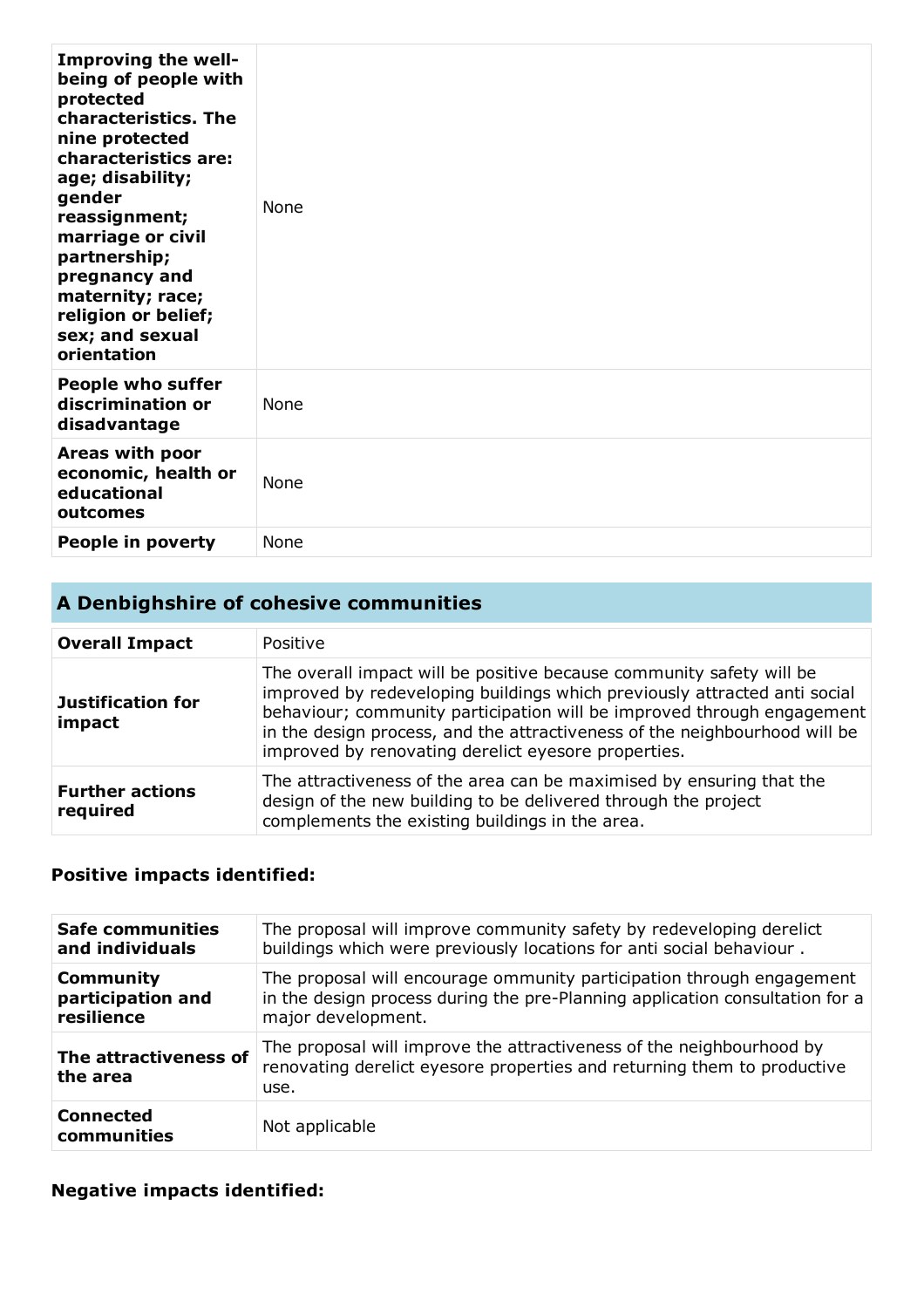| <b>Safe communities</b><br>and individuals          | None |
|-----------------------------------------------------|------|
| <b>Community</b><br>participation and<br>resilience | None |
| The attractiveness of<br>the area                   | None |
| <b>Connected</b><br>communities                     | None |

# **A Denbighshire of vibrant culture and thriving Welsh language**

| <b>Overall Impact</b>              | Positive                                                                                                                                                                                          |
|------------------------------------|---------------------------------------------------------------------------------------------------------------------------------------------------------------------------------------------------|
| Justification for<br>impact        | The overall impact is positive because use of the Welsh language will be<br>promoted through the provision of bilingual signage on the development<br>and two Listed buildings will be renovated. |
| <b>Further actions</b><br>required | Positives can be maximised by installing bilingual signage throughout the<br>buildings with common areas.                                                                                         |

#### **Positive impacts identified:**

| <b>People using Welsh</b>              | Not applicable                                                                                                                                                                        |
|----------------------------------------|---------------------------------------------------------------------------------------------------------------------------------------------------------------------------------------|
| <b>Promoting the Welsh</b><br>language | The proposed development will promote the use of the Welsh language by<br>incorporating bilingual signage both during the works and on a permanent<br>basis following its completion. |
| <b>Culture and heritage</b>            | The proposal will have a positive impact upon the built heritage of the<br>area as a consequence of the renovation of two Listed buildings.                                           |

## **Negative impacts identified:**

| <b>People using Welsh</b>              | None |
|----------------------------------------|------|
| <b>Promoting the Welsh</b><br>language | None |
| <b>Culture and heritage</b> None       |      |

## **A globally responsible Denbighshire**

| <b>Overall Impact</b>    | Positive                                                                 |
|--------------------------|--------------------------------------------------------------------------|
| <b>Justification for</b> | The overall impact will be positive because local supply chains will     |
| impact                   | potentially be able to benefit from the works procured.                  |
| <b>Further actions</b>   | Positives can be maximised by ensuring that work packages are offered to |
| required                 | the market in a way which is accessible to local suppliers.              |

#### **Positive impacts identified:**

| Local, national,<br>international supply<br>chains | The proposal will benefit local supply chains by enabling locally based<br>SMEs to submit tenders for the works. |
|----------------------------------------------------|------------------------------------------------------------------------------------------------------------------|
|----------------------------------------------------|------------------------------------------------------------------------------------------------------------------|